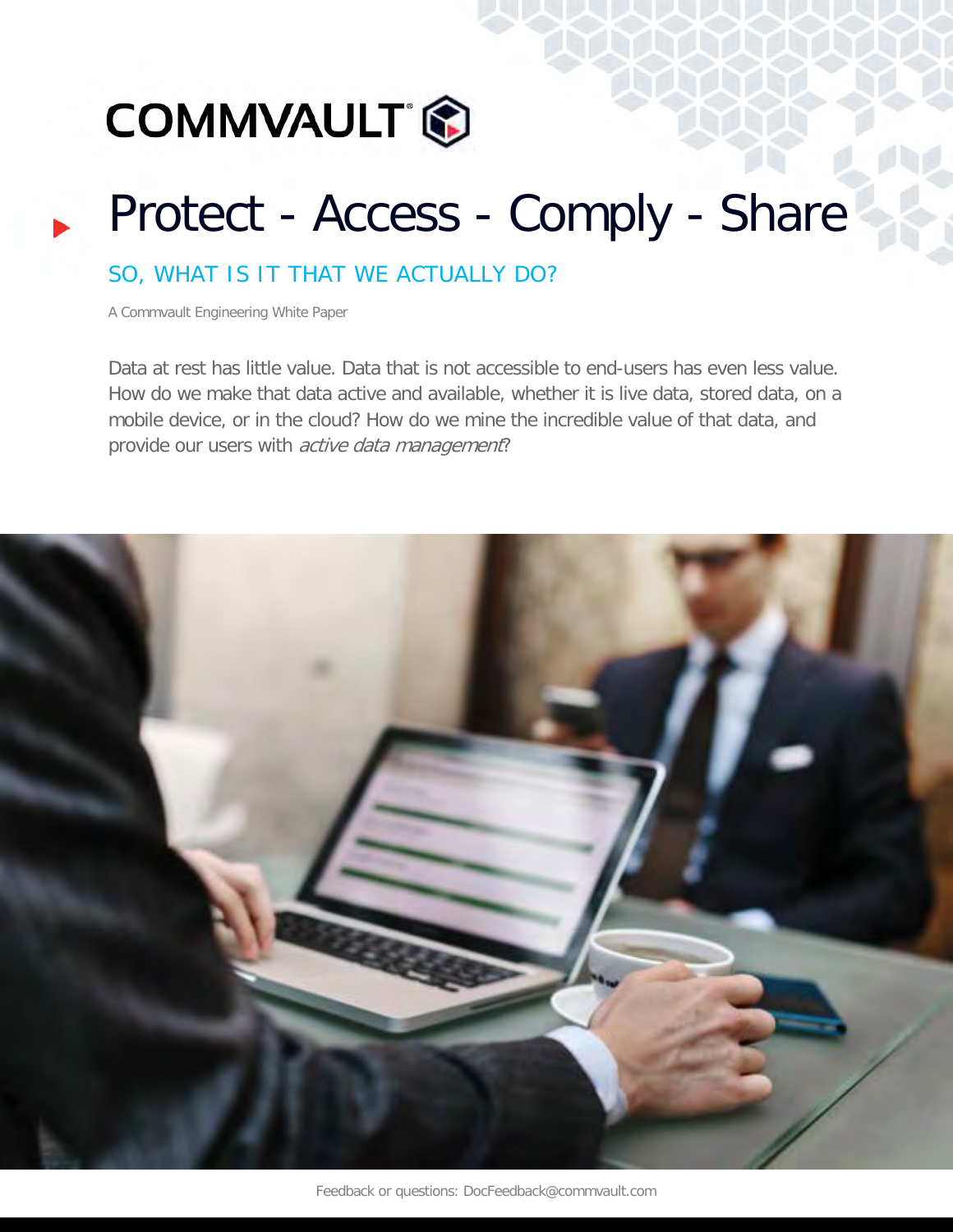# CONTENTS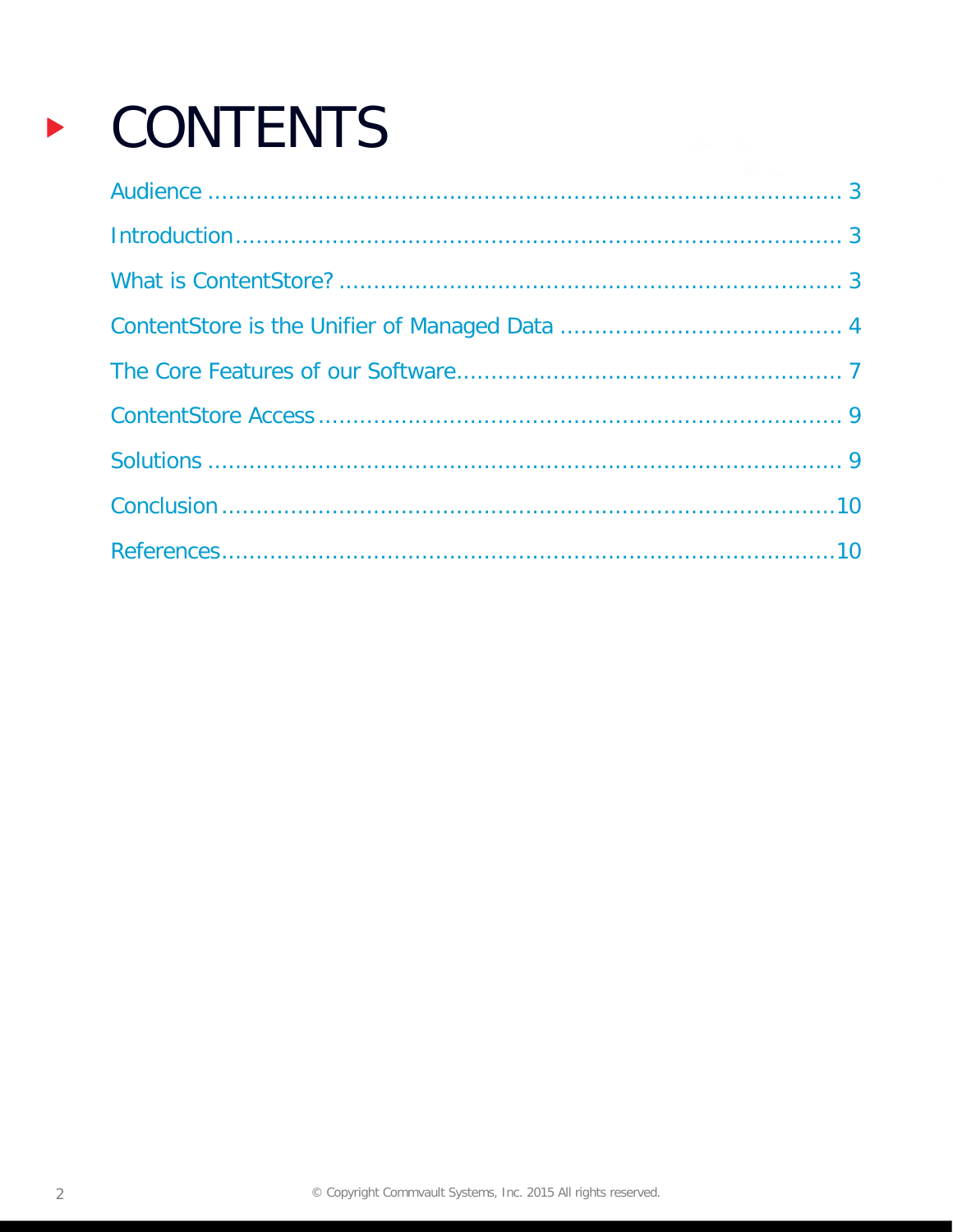## AUDIENCE

This white paper is intended for all Commvault employees, customers, or partners who might have questions about our product line and strategy. Commvault may appear to have a variety of products which are only loosely coupled, and it can be confusing to understand what we do, what our goals are, and how all our products are related. In this paper, we will briefly describe the underlying technology that unifies all of our products.

## INTRODUCTION

Commvault software is an integrated data and information management solution, built from the ground up on a single platform and unified code base. Our software is based on a common set of core functions or capabilities, namely, data collection, data movement, data storage, and data tracking. All functions share the same back-end technologies to deliver the unparalleled advantages and benefits of a truly holistic approach to protecting, managing, and accessing data.

To understand our software strategy, you must understand ContentStore. Every product and feature of Commvault software is tied to ContentStore, which is the core of our software strategy, the springboard for all product development, and the overarching feature that sets Commvault apart.

## WHAT IS CONTENTSTORE?

ContentStore is not a physical entity, it is a virtual repository of managed data, no matter where that data physically resides. It is a portal to a better user experience, turning passive data into active content.

Data enters the ContentStore scope of influence by different methods. Once data is in ContentStore it benefits from our software's rich feature set, such as security, deduplication, analytics, etc. From ContentStore it can be accessed both by administrators and end-users through a number of different means.

ContentStore *appears to be* the actual repository of data, because it is what users interact with but the content itself can reside on premises or in the cloud. As long as it is in ContentStore, its actual, physical location doesn't matter.

This paper will briefly look at these areas:

- how data enters the ContentStore sphere of influence;
- the key feature set available for data in ContentStore;
- and the ways in which the data in ContentStore can be accessed, using either Commvault software, or integration with native or third-party products

**Content** refers to the information provided to the user, the manner in which it is presented, as well as the features included in making the information available.

**Store** refers to the managed data repositories and the added features used to efficiently store and protect the data.

**ContentStore** is thus a portal to managed data.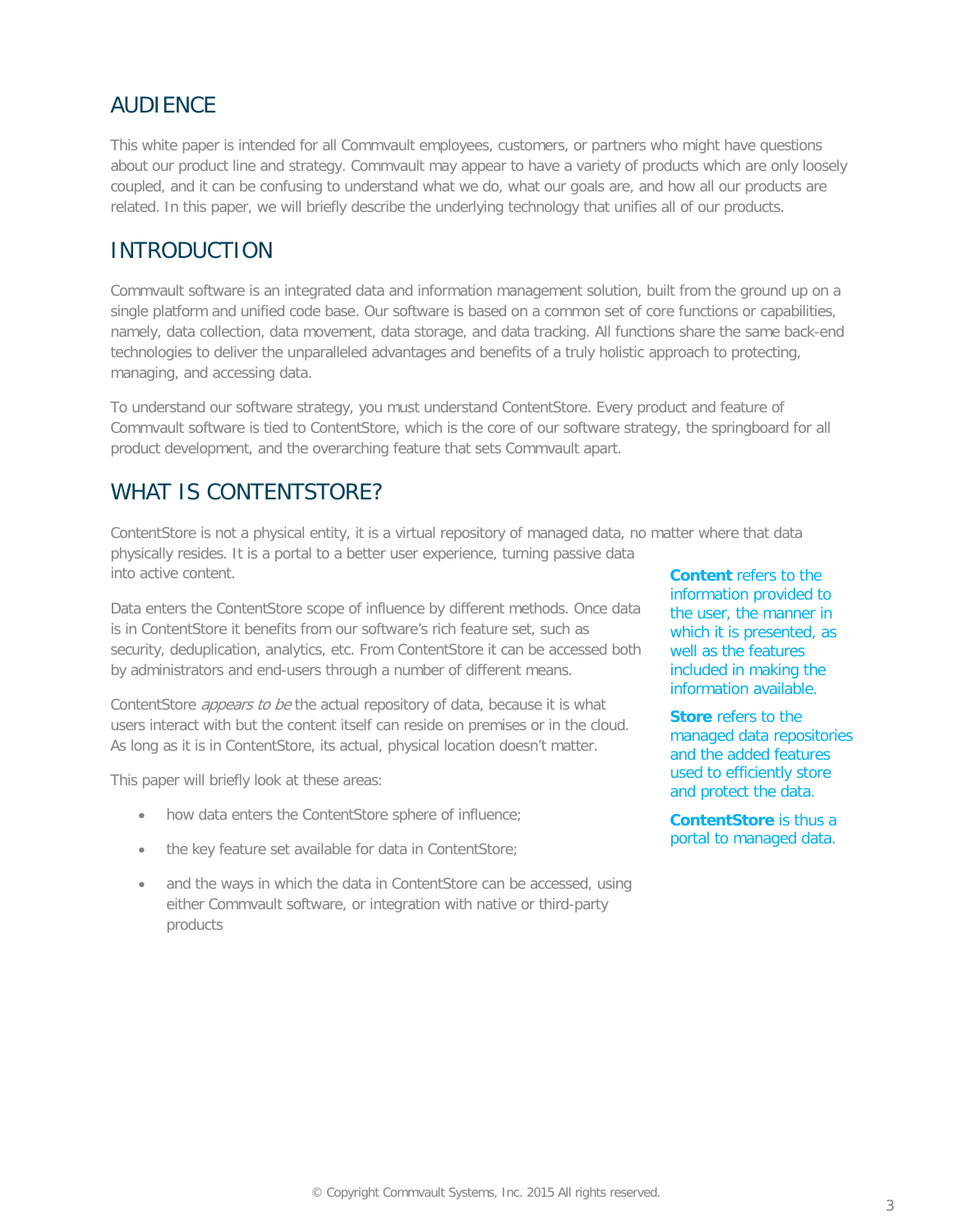

## CONTENTSTORE IS THE UNIFIER OF MANAGED DATA

To take advantage of the rich Commvault software feature set, data must be made available to our software, to enter the ContentStore sphere of influence. There are a number of ways in which this is accomplished.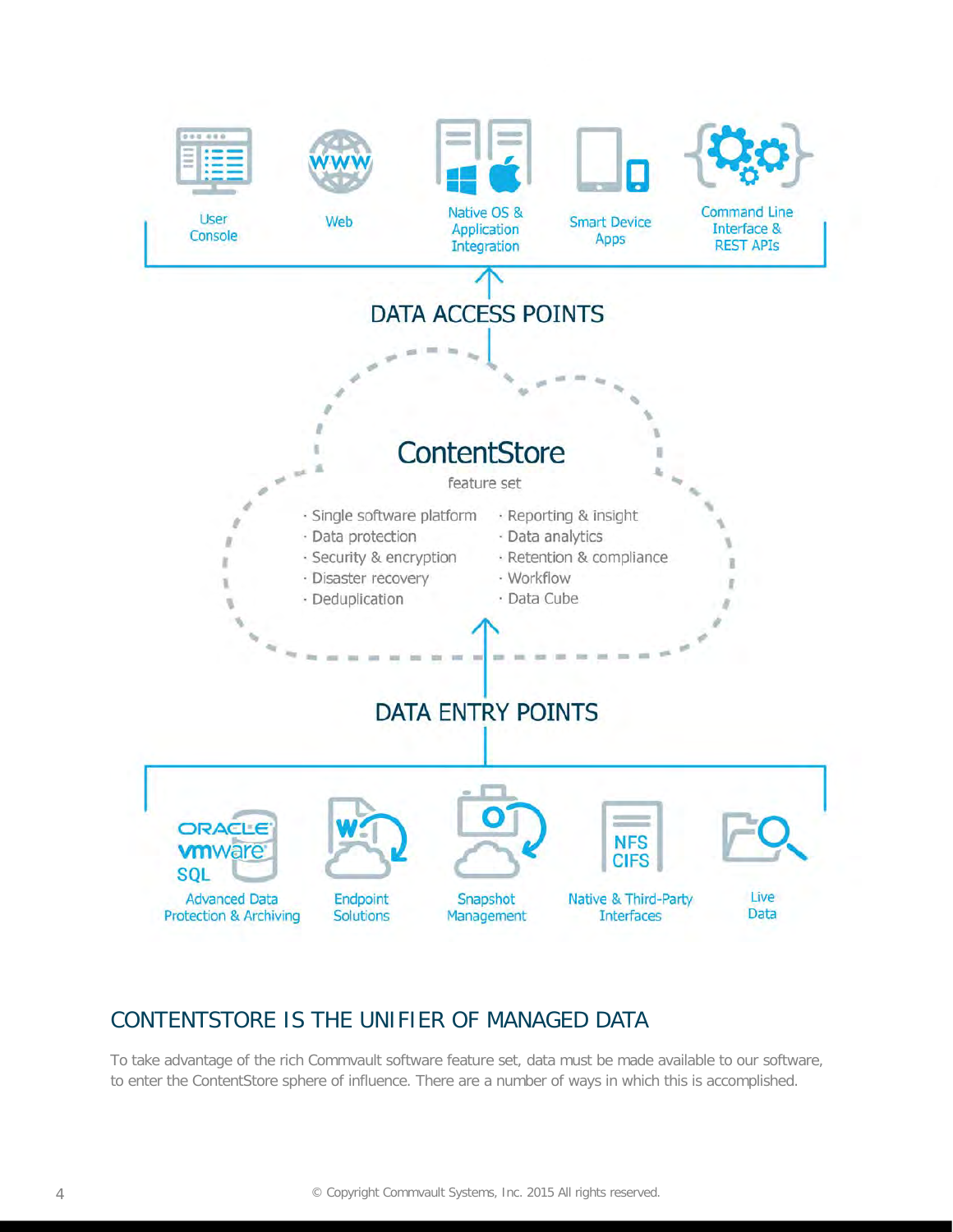#### ADVANCED DATA PROTECTION & ARCHIVING

The most basic function of our software is data protection and recovery. At this point in history, there should be no need to explain that data is the lifeblood of every modern company, and if it is irretrievably lost, most businesses would cease to exist. Basic backup is the foundation of a comprehensive data protection and management strategy, and our software offers seamless and efficient backup and restore of data from any mainstream operating system, database, application, endpoint, or virtual environment with maximum efficiency according to data type and recovery profile.

With a single, low-impact scan, our comprehensive backup and archiving software can incorporate the traditional backup and archiving processes in a single operation, moving data to secondary storage where the data functions as both a backup and archive copy. Stubs are retained on the primary storage that point to the archived data that was moved to secondary storage, and the archived data remains available for quick and easy retrieval. Content-based retention can take advantage of ContentStore intelligence to store only the data that is valuable to the customer. With this capability, users can design and customize the data they want to retain, according to its business, compliance, or evidentiary value.

Virtualization demands a data management solution that is aware of dynamic workloads, consolidated resources, and cloud-based computing models. (A virtual machine, or VM, is a software emulation of a particular computer system which operates based on the architecture and functions of a real computer.) Commvault software is built with this in mind to let our users virtualize even the most demanding applications, leveraging deep integration into the virtual infrastructure to deliver advanced data management capabilities and automate the protection of VMs. With our software, users can protect all of their VMs quickly and unify the data protection of both their physical and virtual environments – as data from VMs is protected in the same manner as data from physical computers, and benefits from the same rich feature set in our software. In addition, users can optimize recovery and retention of files, VMs, and virtualized applications. Policy-based auto-protection of VMs ensures that no VM will be unprotected.

#### ENDPOINT SOLUTIONS

Commvault Endpoint Solutions offer data protection, security, access from anywhere, and search capabilities for end users, such as laptop users, to protect against data breaches and increase productivity while providing selfservice capabilities. End users have immediate access to their files, regardless of where they create them, and can securely share, search, and restore files using their own mobile, desktop and laptop devices, without assistance. Commvault Endpoint solutions provide global access to distributed files and documents without using third-party file sharing and cloud backup services, which are outside the security and control of corporate IT.

Commvault's Edge Drive can be used as a dropbox, allowing data copied to the Edge Drive to be available to the user on that client or other client computers. For example, users can configure Edge Drive on a desktop computer, copy files to the Edge Drive, and those files are then accessible from their laptop, and through the Web Console. When files in the Edge Drive are edited, the changes appear on all the user's Edge Drive enabled devices. Files in Edge Drive are protected, so users can retrieve the files from Edge Drive to another location even if the original files are lost.

#### SNAPSHOT MANAGEMENT

A snapshot is the state of a system at a particular point in time, and is used to reduce the amount of time it takes to back up a computer. Commvault snapshot management technology integrates the complex lifecycle of snapshot management into one seamless framework. This integrated approach makes it quicker, easier, and more affordable to harness the power of multiple vendor array-based snapshots, accelerating backup and recovery of applications, systems, VMs and data. Our software automates the creation of hardware snapshot copies across a multi-vendor storage environment. But, while snapshot technology is very useful in creating a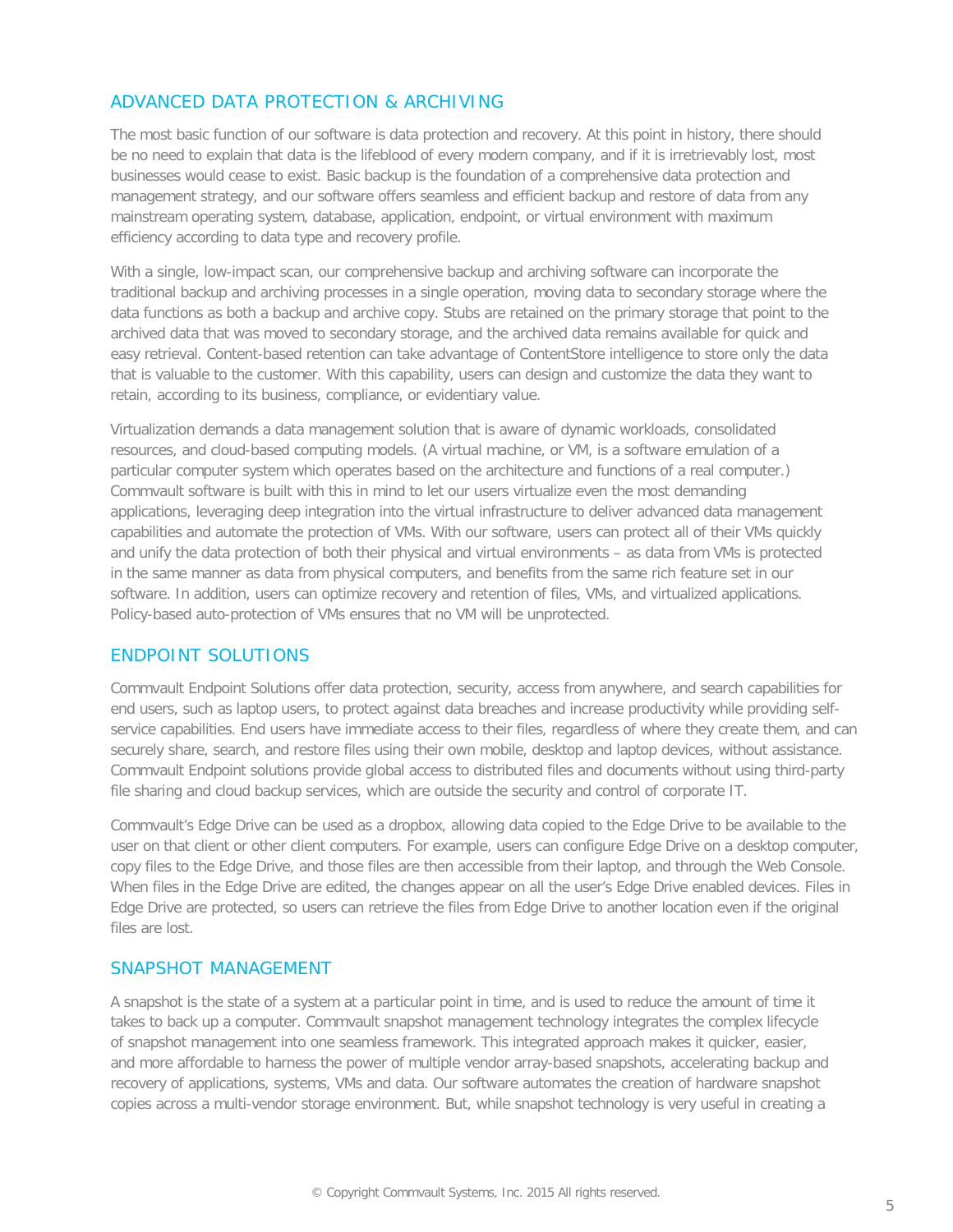fast backup of data, it is very complicated to automate the snapshot process. Our software eliminates the need for such complicated processes – for all hardware vendors. Our software indexes all the files in the snapshot and adds that information to ContentStore, so that the backed up data is no longer just a snapshot or 'picture'. This means that the individual files in the snapshot can be located and recovered quickly when they are needed without the use of additional processing or recovery tools. This strategy allows our customers to meet both their Recovery Time Objectives (RTO) and Recovery Point Objectives (RPO) from a single snapshot of the source.

#### NATIVE AND THIRD-PARTY INTERFACES

In addition to our software's integration with standard operating systems and software (such as Outlook, Windows Explorer, Mac Finder) Commvault's REST APIs are used by our customers to create custom interfaces that focus on the operations our software can perform. (Representational State Transfer, or REST, is a software architecture style for building scalable web services, and an application programming interface, or API, is a set of routines, protocols, and tools for building software applications.) The REST APIs are implemented in a way that allows them to be used with standard programming language and tools. This allows our customers to use features of our software from their own software, for example, performing backup and recovery operations from their own interface. Our native interfaces also allow applications to directly send data to our ContentStore using standard network protocols (CIFS and NFS) on servers and laptops.

In our development labs, we have even used our own APIs to add another dimension by using ContentStore as a backend to develop data driven apps. To demonstrate this idea, our team prototyped a marketplace app that works with ContentStore to allow Commvault employees to buy and sell things within the company.

#### LIVE DATA

Our customers do not have to back up their data to take advantage of our software's rich feature set. Our software can also collect information about live data from multiple sources, such as file systems, databases, web sites, and applications – making it available for our search and analytics tool.

Our customers often need to analyze large amounts of log data from multiple sources in their environment, and with our log monitoring software, they can set up policies to collect and filter such log data to efficiently analyze and monitor the state of their environment. These logs might be generated by our software, or by various servers in a customer environment, or manually uploaded, but they can all be monitored and analyzed by our software, viewed from our console, based on a common set of rules defined in our software.

#### ALL ROADS LEAD TO CONTENTSTORE

In a typical customer environment, there are many different types of data; files on desktop and laptop computers; email and database servers; data in content management systems like SharePoint; and many more. And this data is not all in one location. Data might be on users' computers, in the cloud, or in IT centers scattered around the globe. One of our customers even has data on oil drilling platforms in the middle of the ocean.

With such a diversity of data types and locations, different protection and recovery requirements, and environments where multiple solutions are required, no customer wants to maintain a separate point solution for each requirement, so our integrated data protection approach with ContentStore provides a single, complete view of all managed data no matter where that data resides.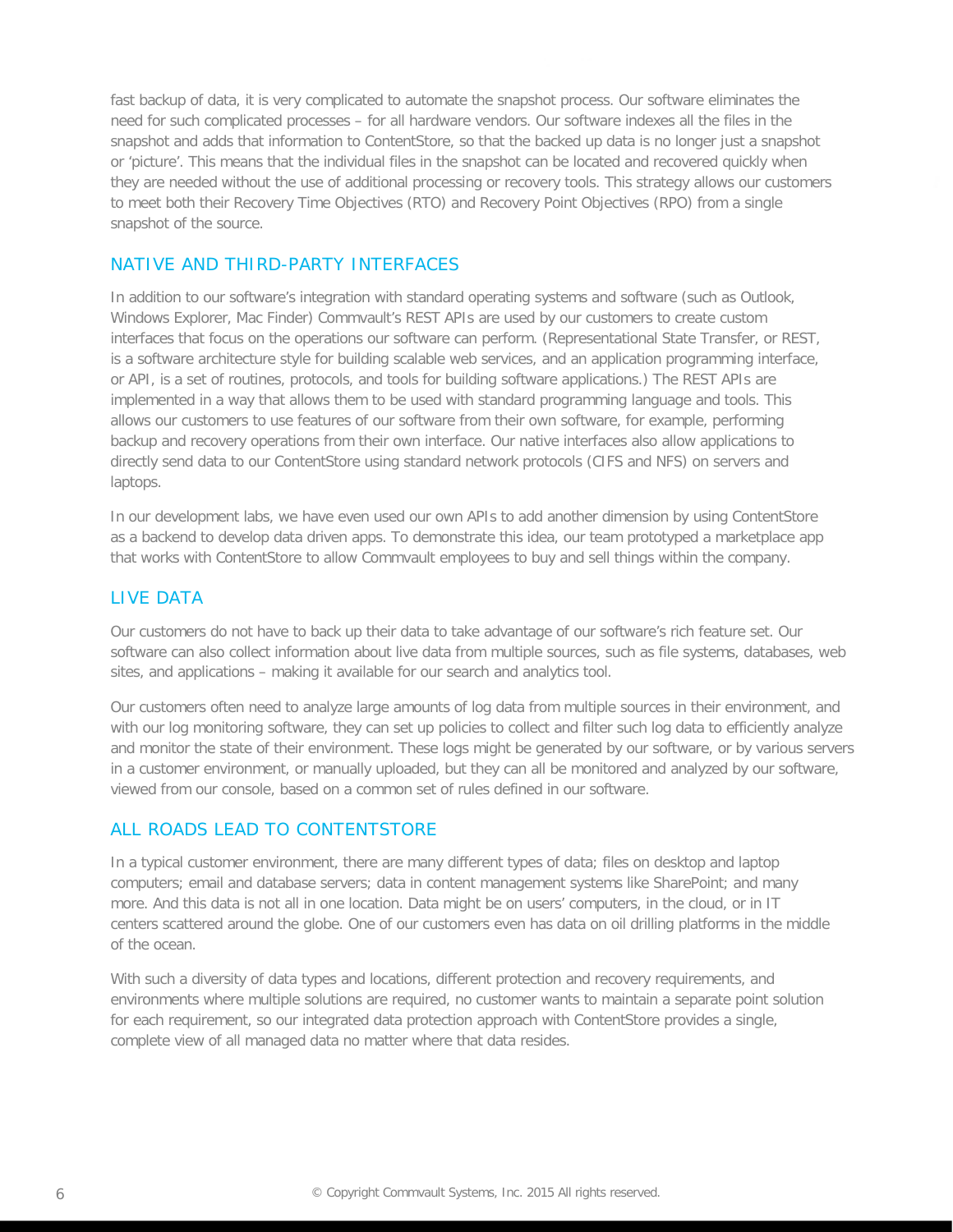## THE CORE FEATURES OF OUR SOFTWARE

Commvault software builds on the foundation of our data protection products by integrating a rich feature set within a single software platform, using a policy-based approach. All functions share the same back-end technologies to deliver the unparalleled advantages and benefits of a truly holistic approach to protecting, managing, and accessing data.

Additionally, Commvault removes any hard linkage into physical storage. All of ContentStore's services and management functions exist in a virtual construct independent of any particular hardware device. ContentStore can seamlessly migrate and move data between cloud, web, mobile, and software devices.

Collected data is transposed into content through indexing, search, reports, alerts, and monitoring. And content can be securely shared for use by a variety of users and applications.

#### SECURITY AND ENCRYPTION

Commvault software securely protects data and information - whether it's on premises, at the edge, or in the cloud. Security is baked in to the platform to secure data on desktops or laptops, in the office or on the road, at rest or in flight, utilizing efficient encryption, granular and customizable access controls for content and operations, role-based security, single sign-on, alerting, and audit trails to keep your information secure. Protected data is efficiently stored in ContentStore—the virtual repository of all Commvault-managed information. Commvault security will reduce privacy breaches and exposure events, and reduce costs by efficiently securing stored data. And Single Sign-On (SSO) enables users to log on with a single set of credentials and access our secure software without managing multiple user names and passwords.

Commvault was one of the first data and information management vendors certified for the U.S. DoD/Canadian DND FIPS encryption accreditation for information security.

#### DISASTER RECOVERY

Disaster recovery does not begin when a disaster occurs. Instead, it begins with planning and preparation for a disaster, and a set of protection procedures that are used to prepare for and recover from a disaster. Disaster Recovery types are defined by a customer's Recovery Time Objectives (RTO) and Recovery Point Objectives (RPO). Disaster preparedness comes in many degrees, ranging from no off-site backup data, to having a highly automated, business-integrated solution that automatically manages a complete switch of all resources from one physical site to another. Commvault software is configurable for any level of disaster recovery preparedness that our customers choose.

Our software goes even further in preparing for a disaster. Using a predefined template for our Workflow engine, our customers can automate disaster recovery preparations. They can quickly copy critical files to a remote disaster recovery site. They can easily convert physical computers to virtual machines to simplify disaster recovery, or convert virtual machines from one type to another. And they can configure our software to automatically switch to a different pathway from the computer to the data storage location when backing up data, if a component of the primary pathway fails.

#### DEDUPLICATION

The deduplication integrated into Commvault software reduces backup times while saving on storage and network resources by identifying and eliminating duplicate blocks of data during backups. All data types from Windows, Linux, and UNIX operating systems, virtual machines, supported applications and databases, and SAAS applications are deduplicated before moving the data to Commvault-managed disk storage, reducing the time and bandwidth required to move data by up to 90 percent, reducing the space required for storage, and reducing the time required to restore data. Deploy deduplication where it makes the most sense: at the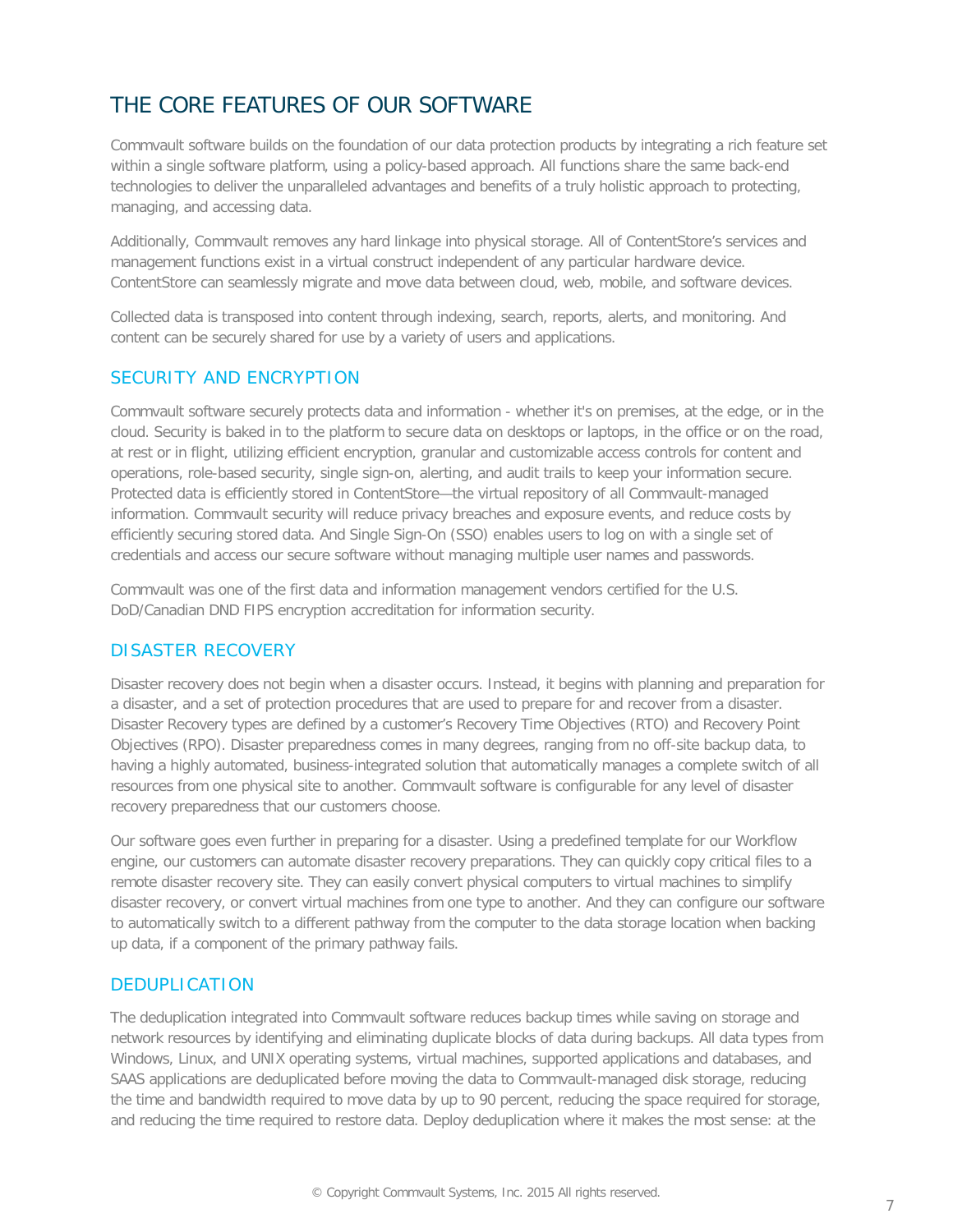source, on the target, or both. Deduplicated data can be migrated to tape media to free up expensive disk space and extend retention, and deduplicated copies of data can be moved to off-site or cloud storage for disaster recovery purposes.

#### REPORTING AND INSIGHT

Access to actionable information is critical to informed decision-making and operational excellence. Commvault software has robust, built-in reporting analytics, with operational reporting integrated with data management operations, eliminating the need for third-party reporting tools. Global, web-based reporting provides a rich understanding of operations with deep views into data, usage and environmental characteristics, business intelligence for infrastructure cost planning, and simplified compliance audits. Live instrumentation and dashboard views provide summary and analytic views of utilization, success rates, and a host of other parameters designed to simplify data management and infrastructure, while historical operations data is available for regular status reporting, trend analysis and best practice comparison to achieve operational excellence. And, yes, there's an app for that! Install the CommVault Monitor app on your smart device to view reports and event details, and even monitor and manage active data protection operations.

Many reports are available, each tailored to a particular aspect of data management. Through filter criteria, you can customize each report to include only the data that is required. Report templates can be customized and are available to you to save, run, schedule, edit, and view.

#### ANALYTICS

With our software, our customers can analyze their data to gain insight to the underlying processes and discover meaningful patterns.Third-party applications can access and utilize the information in our ContentStore for analytics purposes. Commvault provides data analytics to view statistical information about data, web analytics to improve the usability and the content of a website or application, and data connectors to collect the information residing in various data repositories throughout the enterprise.

#### RETENTION AND COMPLIANCE

User-defined retention policies allow our customers to automatically organize, classify and store only the information that truly matters to their business - based on relevant and usable criteria, such as file name, type, content, tags and keywords - reducing the cost, complexity and risk of storing massive volumes of data. As a result, our software reduces storage requirements, improves application performance, and helps them meet their business and compliance needs.

Our customers also reduce costs by being able to rapidly respond to regulatory compliance and legal discovery requests. Often, compliance officers have to locate specific data to comply with legal discovery processes or business regulations. Civil litigation requires that data that is relevant to a case be provided for legal discovery. This can be a very time-consuming task for compliance officers. The data that they need to provide to courts or attorneys might be spread across many different computers and storage devices throughout the organization, and can be comprised of different data types. Once again, our ContentStore unifies all of this data into a single, virtual repository and indexes it for unified search across all data.

#### BUSINESS PROCESS AND WORKFLOW AUTOMATION

Our software makes it easy to automate your routine, repetitive, or complex data management tasks. Our users can select from a catalog of pre-configured workflows or create their own using our intuitive graphical user interface — simplifying processes, saving time and money, and reducing the risk of human error. Our users can automate repetitive or complex manual operational tasks by bringing together sets of individual activities in a specific order or decision tree. The benefit is not merely the time saved, but the bullet-proof repeatability achieved by automation. Operations such as backup, restore, user registration, and even non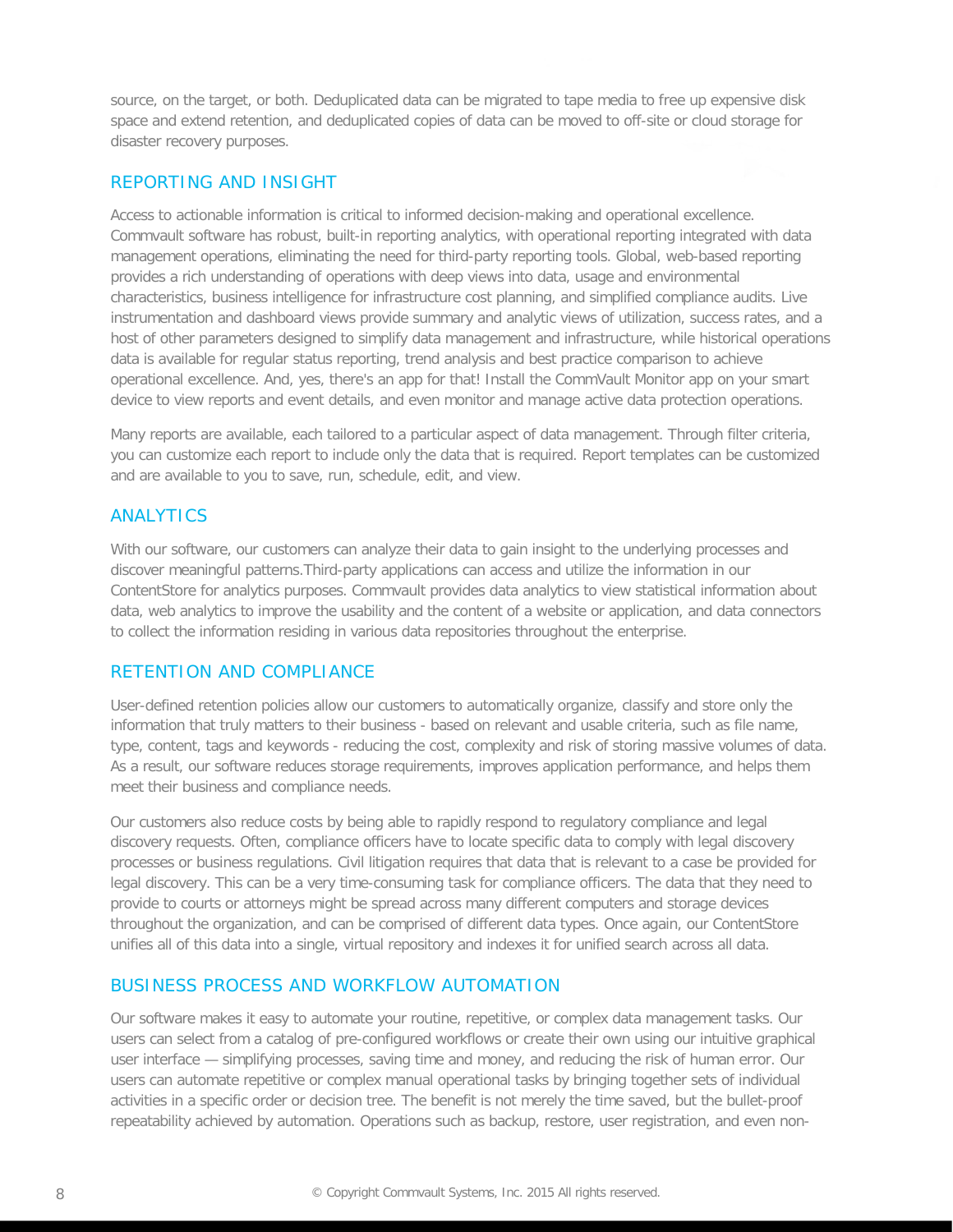Commvault software tasks can be easily automated by implementing our workflows. This helps our customers ensure that their IT services are aligned with the needs of the business and can support its core processes, facilitating business change, transformation, and growth.

## CONTENTSTORE ACCESS

Access to configuration and data operations is provided to Administrators, and for end-users, access is provided for specific purposes, such as searching, viewing, and restoring their own protected or managed files. ContentStore removes traditional data processing boundaries and extends Commvault's vast array of data services and management services directly to the end user. This is done though new and ever expanding integration portals with commonly used end user devices and applications.

#### ACCESS METHODS

- **User console** a central management interface for managing operations, monitoring and controlling active jobs, viewing events related to all activities, and accessing the ContentStore.
- **Web**  a browser-based application that allows end-users to perform data management operations such as backup and restore, run reports, download software packages, and manage virtual machines.
- **Native OS and application integration** native plug-ins for Windows Explorer, Macintosh Finder, Microsoft Outlook and IBM Notes that allow users to browse and retrieve files from ContentStore.
- **Smart Device apps** using an app on your smart device, users can quickly browse or download their files from ContentStore. A demo of the iPhone app is available [here.](http://training.commvault.com/testarea/EdgeMobile/story.html)
- **Command Line Interface and REST APIs** Users can perform backup, restore and other operations from the command line, and run these operations individually from the command prompt or combine these operations into a script or third-party application for automation. REST APIs can be used to create custom interfaces that focus on the access to ContentStore that users need.
- **Industry standard protocols like NFS, CIFS, HL7, DICOM, XDS, iSCSI** support for these industry standards allows applications and users to easily access data within ContentStore

#### ACCESS TO LIVE DATA

Did you know that you can browse the files on your work computer from your iPhone while you're eating dinner? Or from a web browser on your home computer?

Our software is not just about backed up data, but encompasses live data in the enterprise as well. And what about the arcane, third-party VPN software that some of our customers use to access the corporate network? We have that covered too; Commvault VPN is integrated in our software – specifically because it provides a seamless experience for our customers who need to access live data from a remote location. This is a perfect example of how our products and features are all centered on a core strategy.

### SOLUTIONS

Because Commvault software takes a holistic approach to data management with a flexible and extensible architecture, we are able to offer customized data management solutions to fit some of the unique needs of the marketplace.

• **Managed Service Providers** – with our software, our customers can provide Managed Services that can easily be shared by multiple tenants and monitored by a single administrative user or team. Tenants (or renters) see only their own computers and entities.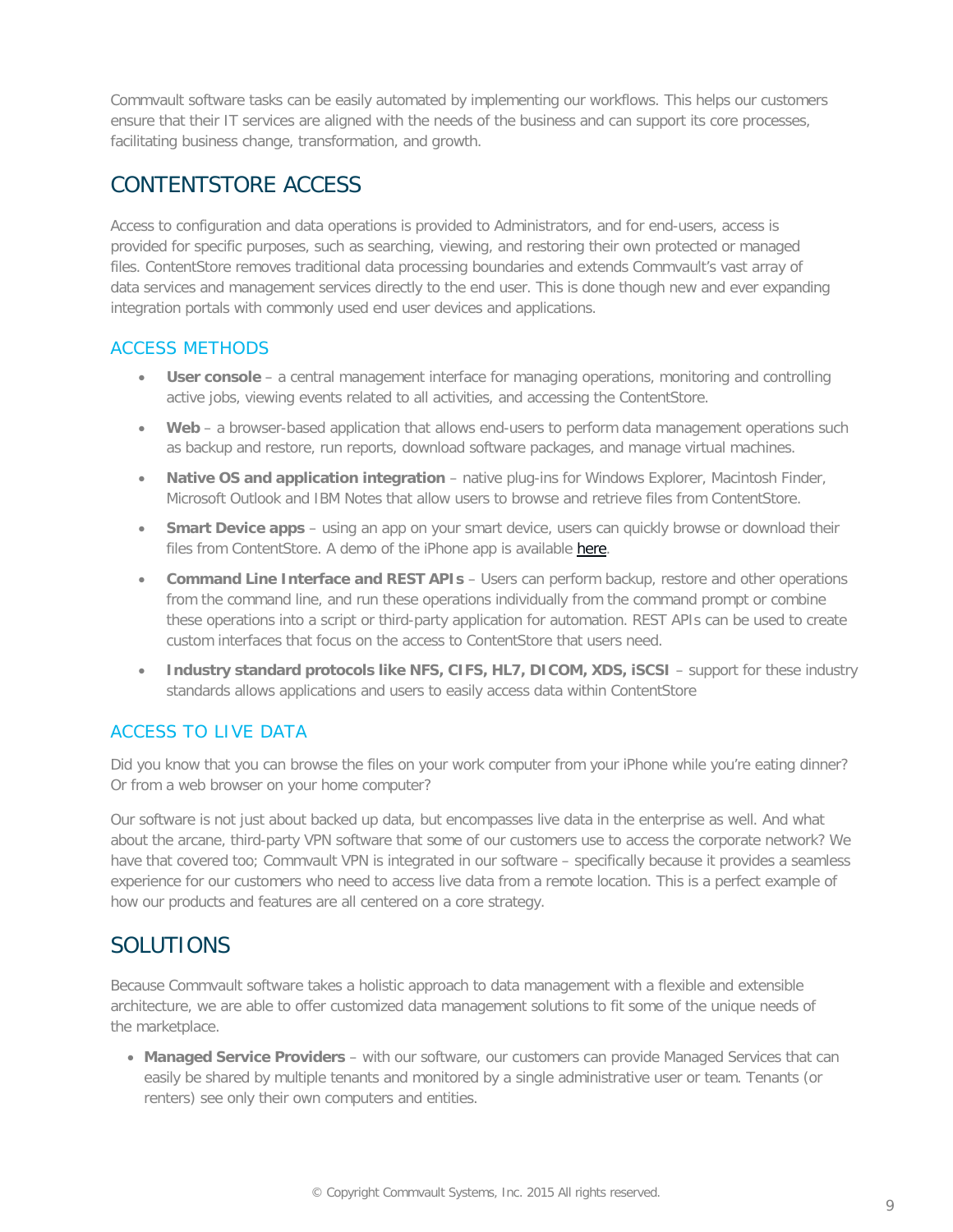- **Medical Imaging** we offer a comprehensive solution that provides unified protection and recovery of images and other types of files residing on a computer, such as video and audio files. Medical Imaging also provides an integrated migration process that archives the backed up images, periodically moving the qualifying files to less expensive secondary storage, thereby reducing the size of data stored on the primary storage.
- We use our own software to build solutions for our own use.
	- o Our [Cloud Service](https://cloud.commvault.com/) site is built on ContentStore and use all of our own software. As a Commvault employee, you can access this site, store documents there, and share them with others. Our users can use it to access applications, download software and utilities, create and manage virtual machines, run reports, and many other things.
	- o **CV Legal** after evaluating current solutions in the marketplace without finding one that could be tailored to our exact needs, our development team suggested that our own Workflow automation tool could accomplish everything we required. While we are still piloting this solution, we are already reaping efficiencies and benefits that we could not have with the tools we evaluated. This solution is already being used by our Sales team for all their interactions with our Legal Team. And or course all of the data is stored and served from Content Store.
	- o [EngWeb Global Search](http://engweb.gp.cv.commvault.com/search.php)  this internal search portal used by the Engineering team is built using our own software, including the indexing and search. It provides a unified search across all Engineering assets.
	- **Staging customer software** A use of CommVault's Virtual Machine Life Cycle feature is our ability to automatically stage our customer environments for validation and troubleshooting. Support and development personnel can quickly get to the root of any problem or confirm readiness for upgrade.
	- o **Try it!** You can experience our software technology in the real world at [https://drive.commvault.com](https://drive.commvault.com/)

## **CONCLUSION**

Commvault's software products, features, and solution are not merely loosely coupled; they are all tied to ContentStore. They are certainly diverse, to meet the demands of very diverse workloads, infrastructures, and applications — from snapshots to streaming. With all that diversity, the last thing our customers want is to maintain a separate point solution for each distinct requirement. And with our software, they don't have to. Our integrated approach gives our customers a single, complete view of all their data no matter where that data actually resides.

## **REFERENCES**

For more information about our software products, refer to the following:

- [Commvault Documentation site](http://documentation.commvault.com/commvault/)
- [Commvault Simpana OnePass™ Archiving](http://www.amazon.com/CommVault-Simpana-OnePass-Archiving-Dahlmeier/dp/1503089258/ref=sr_1_5?ie=UTF8&qid=1441384731&sr=8-5&keywords=commvault)
- [Commvault Simpana Security](http://www.amazon.com/CommVault-Simpana-Security-Understanding-Implementing/dp/1508765014/ref=sr_1_3?ie=UTF8&qid=1441384731&sr=8-3&keywords=commvault)